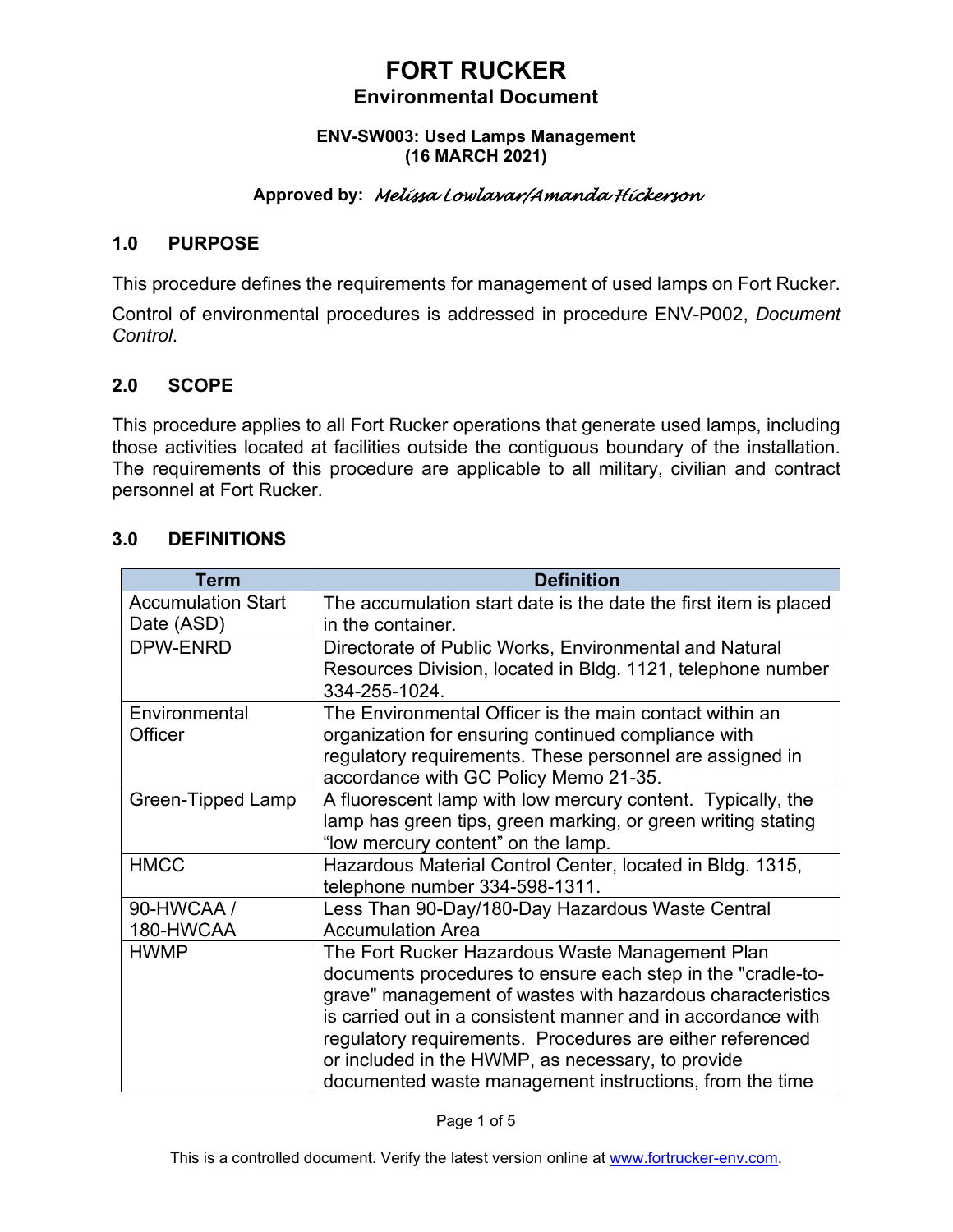### **ENV-SW003: Used Lamps Management (16 MARCH 2021)**

| Term                   | <b>Definition</b>                                                                                                                                                                                                                                                                                                                                                                                                     |
|------------------------|-----------------------------------------------------------------------------------------------------------------------------------------------------------------------------------------------------------------------------------------------------------------------------------------------------------------------------------------------------------------------------------------------------------------------|
|                        | of waste generation until it is transported offsite for reuse or<br>disposal.                                                                                                                                                                                                                                                                                                                                         |
| <b>Used Lamps</b>      | Used lamps, also referred to as "universal waste lamp",<br>means the bulb or tube portion of an electric lighting device.<br>Examples of common universal waste electric lamps include,<br>but are not limited to, fluorescent lamps of various sizes, high<br>intensity discharge (HID), neon, mercury vapor, high<br>pressure sodium, metal halide, and germicidal lamps.                                           |
| <b>Universal Waste</b> | Universal wastes are hazardous wastes that are subject to<br>less stringent hazardous waste management regulations,<br>particularly by allowing more time for accumulation of these<br>wastes in order to facilitate appropriate recycling or disposal.<br>Five types of waste are covered under the universal waste<br>regulations: batteries, pesticides, mercury-containing<br>equipment, lamps, and aerosol cans. |

## **4.0 RESPONSIBILITIES**

It is the responsibility of each unit, organization or contractor working on Fort Rucker to follow these procedures.

## **5.0 PROCEDURE**

### **5.1 Purchase**

- 5.1.1 In accordance with Green Procurement Guidance, environmentally friendly items will be purchased where feasible. Green-tipped lamps will be purchased/used where available.
- 5.1.2 The most common types of green-tipped lamps will be made available through Self Help (Bldg. 1427), either one at a time replacement quantities or by the box. Individual credit card holders are responsible for purchasing replacement green-tipped lamps where practical.

## **5.2 Management of Used Lamps**

5.2.1 All used lamps, including green-tipped lamps, will be managed as Universal Waste lamps.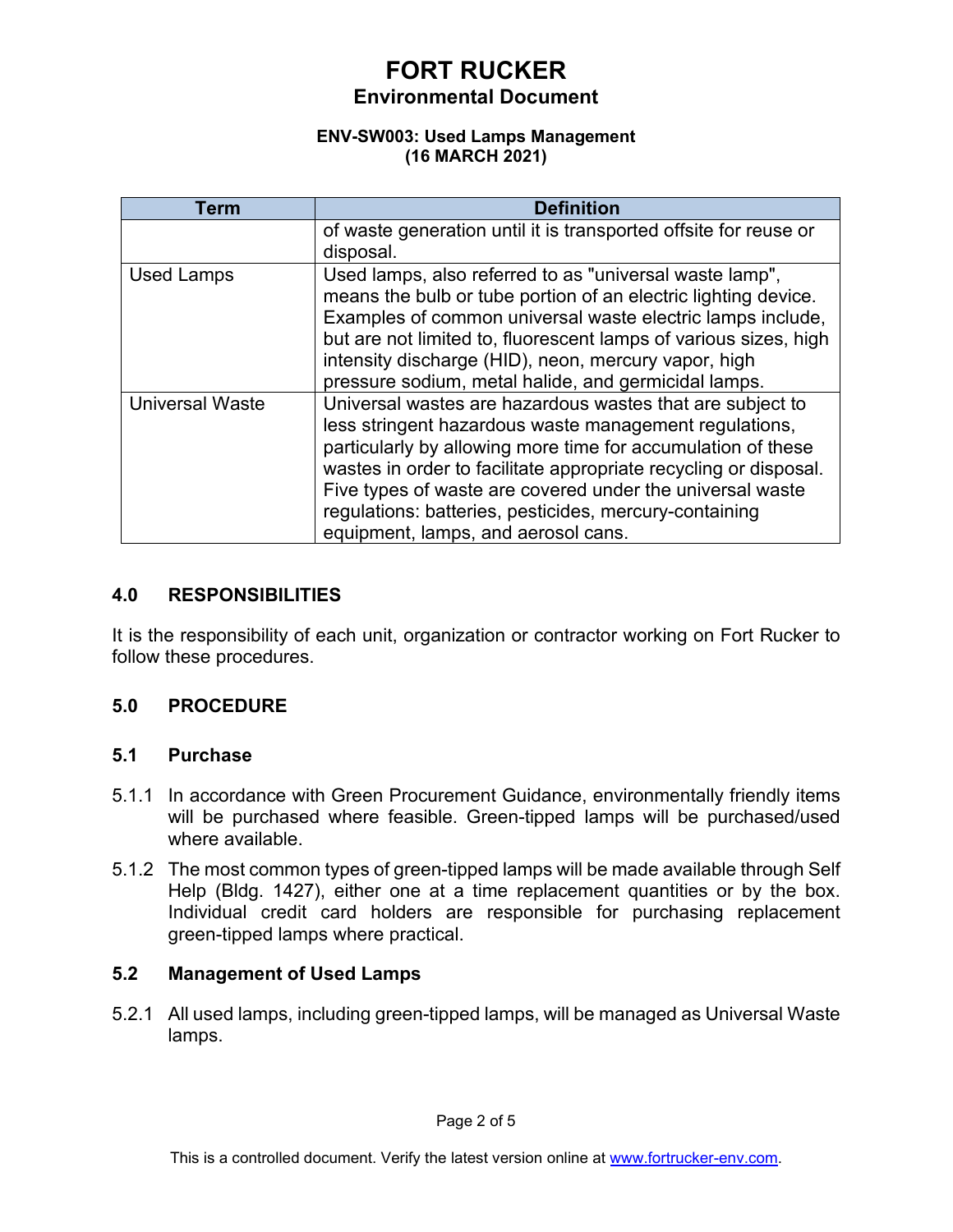#### **ENV-SW003: Used Lamps Management (16 MARCH 2021)**

- 5.2.2 Always open a new lamp box by the pull flap. Never cut off flaps or "window cut" boxes. When all new lamps are used and the box is empty, this box now becomes suitable for used lamp accumulation.
- 5.2.3 Used Lamp Management:
	- 5.2.3.1 Lamps that are no longer usable are Universal Waste according to the applicable regulations.
	- 5.2.3.2 Accumulating used lamps:
		- (a) When a used lamp is first placed into a box or fiber drum, that container must be labeled (please see the HWMP for example labels and verbiage). The label must meet the following requirements:
			- All labels must be visible from the front of the box
			- All labels must be right side up
			- All labels must contain:
			- **the words "UNIVERSAL WASTE", and**
			- the words "Used Lamps", and
			- $\blacksquare$  the accumulation start date (ASD) (the date the first used lamp was placed in the container).
		- (b) Box(es) or fiber drums containing used lamps must be kept closed except when lamps are being added to it.
		- (c) Filling a used lamp box on a 30-45 degree angle will help in placing lamps in layer fashion, allowing more to be placed in the box. Do not stand 4' and 8' boxes on their end.
		- (d) Lamps must be segregated by type and by size. For example, all 4-foot fluorescent lamps should be in a separate box from 8-foot fluorescent lamps, from compact fluorescent lamps (CFLs), etc.
		- (e) Individual used lamps or partially-filled containers (boxes or fiber drums) may be turned in to the HMCC, each work day between 0730 and 1600. No container should be maintained longer than 6-months from the ASD, regardless of whether it is full or not.
		- (f) Containers that are full or approaching 6-months from ASD are to be turned in to an HWCAA, accompanied by a completed DD Form 1348-1A per ENV-SW001, *Waste Turn-In Procedure*. Coordinate with HWCAA managers to turn in containers at Cairns 90-HWCAA or Shell 180-HWCAA. The Main Post 90-HWCAA is available for turn in each Thursday from 0900-1130 or by appointment at 334-598-1311.
		- (g) Waste profile W31BMV0263 should be used for intact Universal Waste lamps.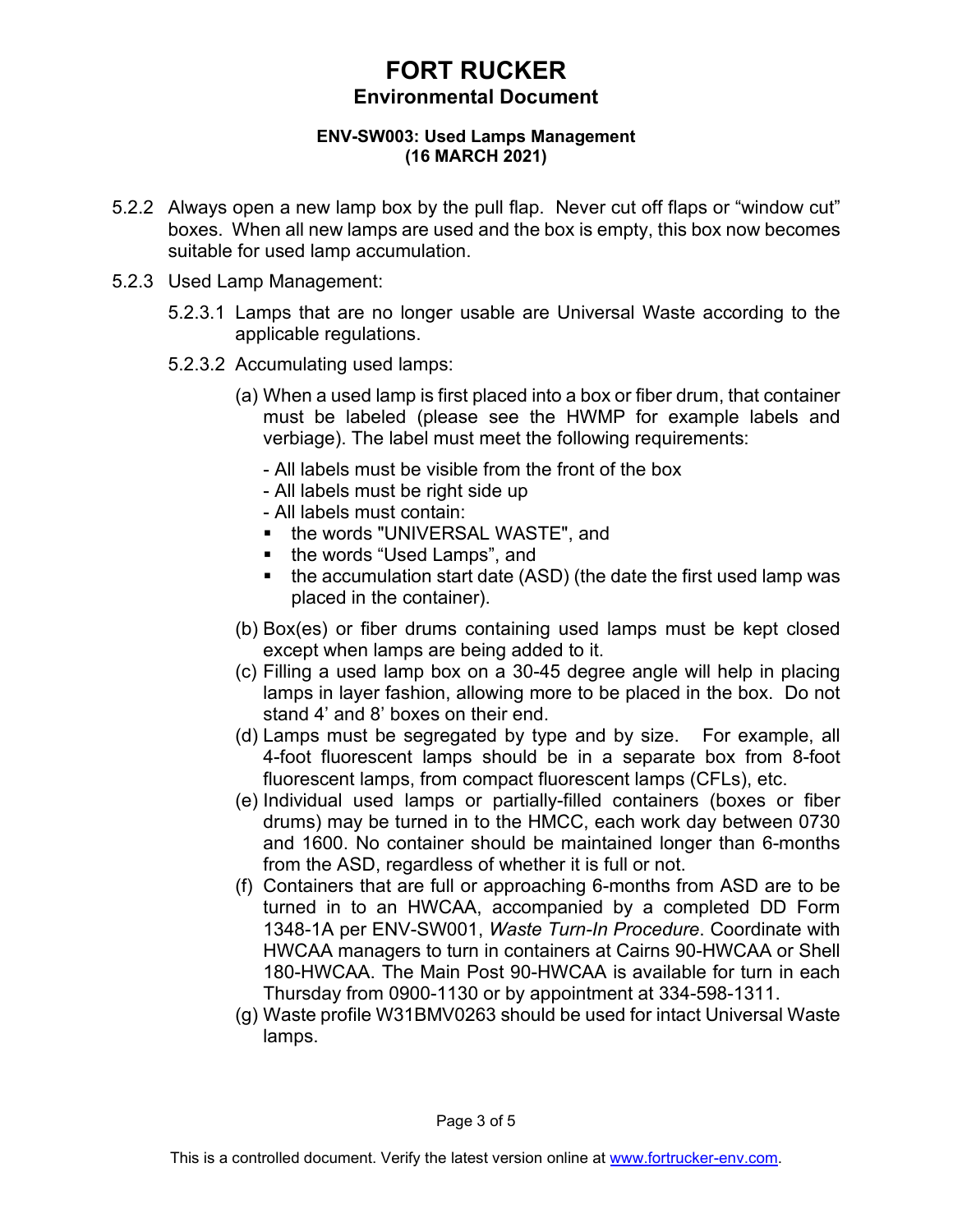### **ENV-SW003: Used Lamps Management (16 MARCH 2021)**

## **5.3 Broken Mercury-Containing Used Lamp Clean-Up**

When handling used lamps, use caution to avoid breaking the lamps as mercury will be released into the atmosphere. If a mercury-containing lamp is broken, the lamp(s) should be managed as hazardous waste. Please reference the HWMP for detailed management procedures. Note that your unit's, organization's or contractor's Environmental Officer or Hazardous Waste Manager are typically the only individuals trained within your organization to manage a hazardous waste. If one of these individuals is not available to clean up the broken mercury lamp, please notify the Fire Department (911) and the Work Control Center at 255-9041.

If a lamp breaks, follow the procedure below:

- 5.3.1 If not trained in hazardous waste cleanup, please call 911 and the Work Control Center at 255-9041 for assistance. Note that if the lamp is green-tipped any individual may clean-up the broken glass since little mercury remains. If one cannot determine if the lamp is a low mercury lamp, the broken lamp is to be managed as a mercury-containing lamp.
- 5.3.2 Keep all people away from the breakage area so mercury-containing powder is not tracked into other areas. Mercury may be bound to the broken glass and powder.
- 5.3.3 Air out the area for 15 minutes by opening a door or window to an outside area. Keep well ventilated. This allows mercury vapors to dissipate.
- 5.3.4 Assemble necessary supplies: latex gloves, tweezers, tape, index cards/ cardboard, damp paper towels, and a plastic container.
- 5.3.5 Wearing the gloves, carefully pick up any broken glass and place in puncture resistant container. Tweezers can be used to safely pick up broken glass. Tape can be used to pick up small pieces of glass and powder residue left on spill surface.
- 5.3.6 Use two pieces of cardboard to push together remaining powder and fragments of glass. Finish cleanup by wiping with damp paper towels.
- 5.3.7 Important: **Do Not Vacuum!!** Mercury residue in the vacuum is heated up and can vaporize when the vacuum is used again.
- 5.3.8 After clean-up is complete, place contaminated clean-up equipment along with any other materials that came in contact with the mercury powder into the puncture resistant container.
- 5.3.9 Label all containers "Hazardous Waste Contains Mercury."
- 5.3.10 Store container(s) on a corrosion-proof surface, inside a structure that is protected from the weather.